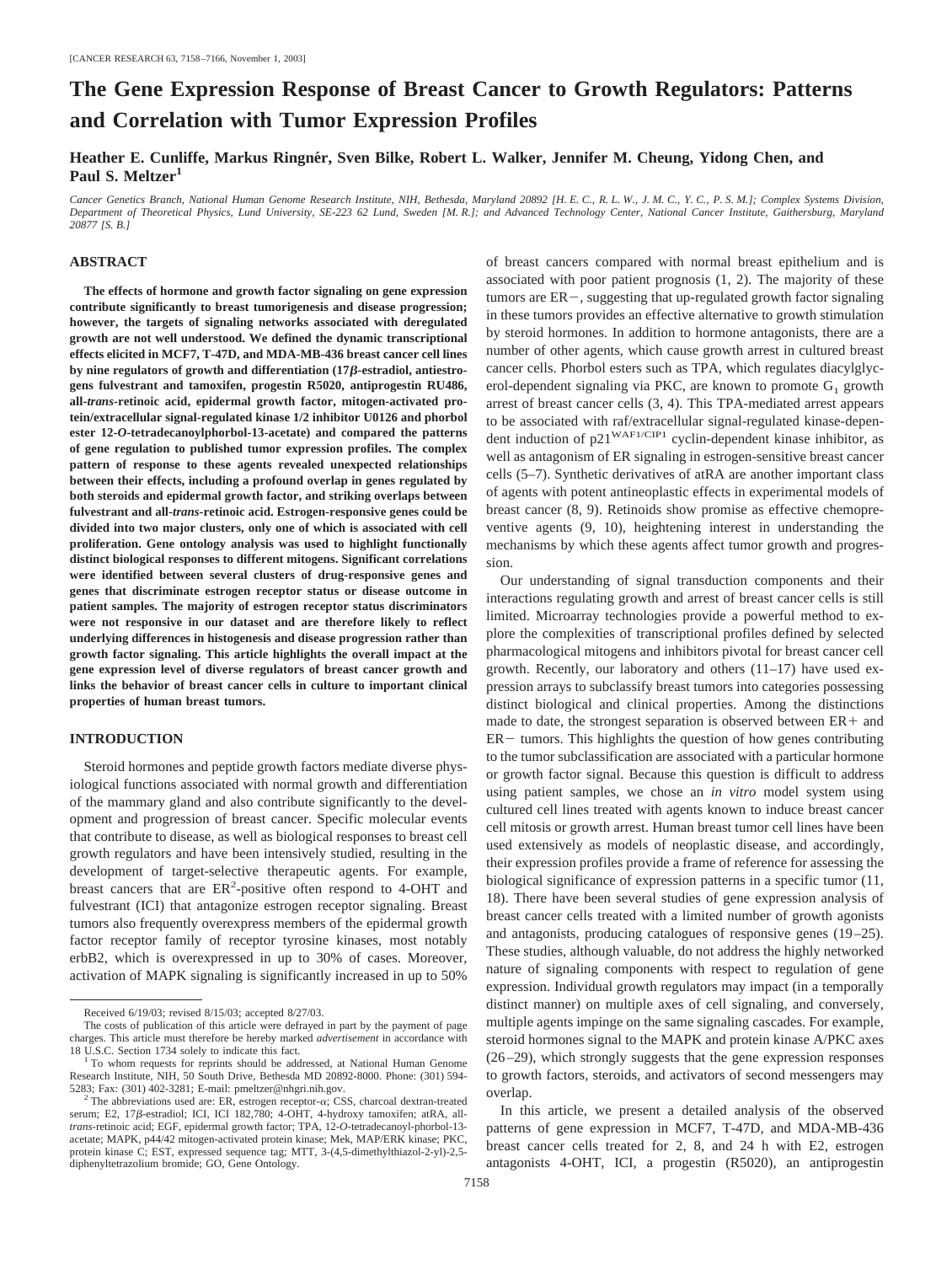RU486, atRA, EGF, a Mek1/2-specific inhibitor (U0126), and a phorbol ester (TPA). We hypothesized that by examining both the unique and interrelated time-sensitive patterns of gene expression and interpreting these in the context of GO and phenotypic response to each agent, we may identify pathways significantly impacted by breast cell growth regulators. We predicted that this study may also reveal individual or related groups of genes representing new candidates to investigate for their involvement in disease progression. The patterns of gene expression found *in vitro* were compared with *in vivo* gene expression profiles previously identified in breast cancer specimens. This comparative analysis reveals a significant association between specific gene clusters and discriminators of hormone receptor status and disease progression in tumor samples.

#### **MATERIALS AND METHODS**

**Cell Culture and RNA Isolation.** Cell lines were obtained from the American Type Culture Collection and maintained at  $37^{\circ}$ C in  $5\%$  CO<sub>2</sub> in RPMI 1640 supplemented with 10% FBS and 1 mM L-glutamine. Before stimulation with E2, R5020, EGF, or TPA, cells were cultured for 48 h in CSS media [phenol red-free MEM $\alpha$  with 10% charcoal/dextran-treated FBS (Hy-Clone), 1 mM L-glutamine and nonessential amino acids]. Reagents are: 10 nM E2 (Sigma); 100 nM 4-OHT (Calbiochem); 100 nM pure antiestrogen ICI (Tocris); 1  $\mu$ M R5020 (Perkin-Elmer); 1  $\mu$ M RU486 (Sigma); 1  $\mu$ M atRA (Sigma); 25  $\mu$ g/ml EGF (Invitrogen); 10  $\mu$ M U0126 (Cell Signaling Technology); and 100 nM TPA (Sigma). Cells were treated in parallel with either reagent or vehicle control. At 2, 8, and 24 h, two dishes of cells (one reagent-treated and one control) were harvested for RNA extraction. The control for each pair was the matched reference sample for hybridization. Cells were washed twice with PBS and lysed using TRIzol reagent (Invitrogen). Total RNA was extracted from TRIzol as recommended by the manufacturer, then further purified by addition of an equal volume of 70% ethanol, followed by RNeasy column extraction (Qiagen).

**MTT Growth Assays.** Quantitation of cell growth rates was determined using the Vibrant MTT cell proliferation kit (Molecular Probes). Cells were seeded in 96-well plates in triplicate and treated with reagent or vehicle control. Growth medium and reagent were replaced at 48-h intervals. Solubilized formazan concentration was determined at absorbance 570 nm.

**Immunoblotting.** Cells were seeded into 6-well plates and cultured for 48 h in CSS media as described above. Cells were serum starved (CSS media with 0.5% serum) for 24 h before stimulation. Whole cell lysate preparation and immunoblotting were performed as described previously (30). Antibodies were obtained from Cell Signaling Technology and ICN Biomedicals, Inc.

**cDNA Microarrays.** Microarray slides containing 13,824 sequence-verified cDNA clones (10,536 unique genes) were obtained from the National Human Genome Research Institute/National Institute of Neurological Disorders and Stroke/National Institute of Mental Health microarray core facility. Gene names were listed according to build 154 of the UniGene human sequence collection.<sup>3</sup> Sample labeling and microarray hybridization were conducted as previously described (31, 32) and using standard protocols.<sup>4</sup> Fluorescence scanning and image analysis with DeArray software were performed as described previously (33, 34). Microarray data presented herein is also available.<sup>4</sup> Data from replicate experiments were averaged (see "Appendix"), and the averaged data were preprocessed in Filemaker Pro to identify genes with a mean minimum quality statistic  $(35)$  of 0.6 (scale 0–1) and mean intensity in the Cy5 or Cy3 channel of  $>500$  units (scale 0–65,535). Genes were also retained if the mean Cy5 or Cy3 intensity in any one cell line exceeded 1000 units. To identify responsive genes (deviating in expression ratio), we filtered for genes showing a ratio  $> 1.5$  fold, with a quality  $> 0.75$ and intensity measurement  $> 1100$ . A 1.5-fold cutoff for expression ratio was calculated to be statistically significant ( $P < 0.01$ ); average ratio variation from duplicated (approximately eight repeats/array) housekeeping clones within an array was 1.22 with no single experiment exceeding 1.5; average ratio variation for the same array feature within paired duplicates for the set of

<sup>3</sup> Internet address: http://www.ncbi.nlm.nih.gov/UniGene/. <sup>4</sup> Internet address: http://research.nhgri.nih.gov/microarray/. 42 duplicate experiments was 1.34; ratio variation between three self-self experiments was 1.44, 1.41, and 1.42. We arbitrarily chose 19 ratio measurements between 1.5 and 2 for Quantitative Reverse Transcription-PCR validation 19 of 19 validated the direction and 18 of 19 the magnitude of response (data available upon request). For genes with a 1.5-fold expression change and an average Cy5 or Cy3 intensity of  $\leq$ 2250 units in any cell line, we increased the fold expression ratio stringency in this range to 2. Lastly, we omitted genes that displayed a Cy5 or Cy3 dye bias across  $>28$  of the 42 experimental conditions.

**Hierarchical Clustering.** Data were analyzed using web-based resources available at the NIH.<sup>5</sup> Uncentered Pearson's correlation was used on logtransformed data, with induced genes indicated in red and repressed genes in green. Gray indicates data points with quality  $< 0.3$  units and intensity (in both channels)  $<$  300 units.

**Statistical Comparison with ER Status and Metastasis Discriminator Genes from Tumor Expression Profiles.** An association between our gene expression clusters and the ER status and patient prognosis discriminator genes reported by van't Veer *et al.* (15) was established using a  $\chi^2$  test. Because the number of discriminator genes present in some clusters was small, we estimated *P*s using a Monte Carlo procedure: 100,000 replicates were generated by random sampling from the set of all contingency tables with marginal data identical to the original data, and the probability to get a  $\chi^2$  larger than the original data was calculated. Once an overall association between clusters and ER status or prognosis genes was established, each cluster was separately analyzed for association with ER status or prognosis genes. The odds ratio of the odds for a gene in a cluster to be a discriminator gene to the same odds for a gene in all other clusters  $(2 \times 2$  table) was calculated using the conditional maximum likelihood estimate. *P*s for the odds ratios were calculated using Fisher's exact test.

**GO Analysis.** The GO (36) provides annotation for 60% of the clones in our experiments. From the directed acyclic graph structure of the GO, each node of annotation is coupled to overlying and underlying nodes via "has a" and "part of" relations. This implies that a clone mapped to any given node in the GO is also mapped to that node's parent nodes. As the GO provides a mapping from LocusLink identifiers<sup>6</sup> to GO nodes, we mapped each clone to a UniGene cluster, then used the LocusLink identifier associated with each UniGene cluster to assign each clone to GO nodes. We removed clone redundancy and different clones representing the same UniGene cluster (leaving one representative copy in the dataset for ontology analysis). We used reshuffling<sup>7</sup> to sort the list of expression patterns with respect to similarity. Briefly, this algorithm is based on a quality function, describing an interaction between the distance of any two expression patterns on the list of genes and the similarity of the patterns defined by Pearson's correlation. The algorithm results in a sorted gene list with the most correlated expression patterns adjacent. We analyzed the sorted lists using the GO by investigating if genes belonging to a GO node were associated with specific parts of the list. Briefly, we calculated the number of genes belonging to each GO node in a sliding window moving along the sorted list. For each GO node, we set the size of the sliding window such that we would on average expect four genes belonging to the node in each window for a randomly sorted list. Because each GO node had a different number of genes in the list, this means that the window size was set separately for each GO node. For each window and GO node, we plotted the number of genes belonging to the GO node divided by the expected number. Aligning these gene density plots with the sorted expression data provides for a way to associate expression patterns with specific GO nodes.

#### **RESULTS AND DISCUSSION**

**Experimental Design and Global Changes in Gene Expression.** Expression profiles from three breast cancer cell lines, MCF7, T-47D (both  $ER+$ ), and MDA-MB-436 ( $ER-$ ), were compared at time points (2, 8, and 24 h) after treatment with growth agonists and antagonists known to affect breast cancer cell proliferation. The 14 different combinations of cell line and drug treatment are listed in

<sup>5</sup> Internet address: http://arrayanalysis.nih.gov/.

<sup>6</sup> Internet address: http://www.ncbi.nlm.nih.gov/LocusLink.

<sup>7</sup> Internet address: http://www.thep.lu.se/pub/Preprints/00/lu\_tp\_00\_18.pdf.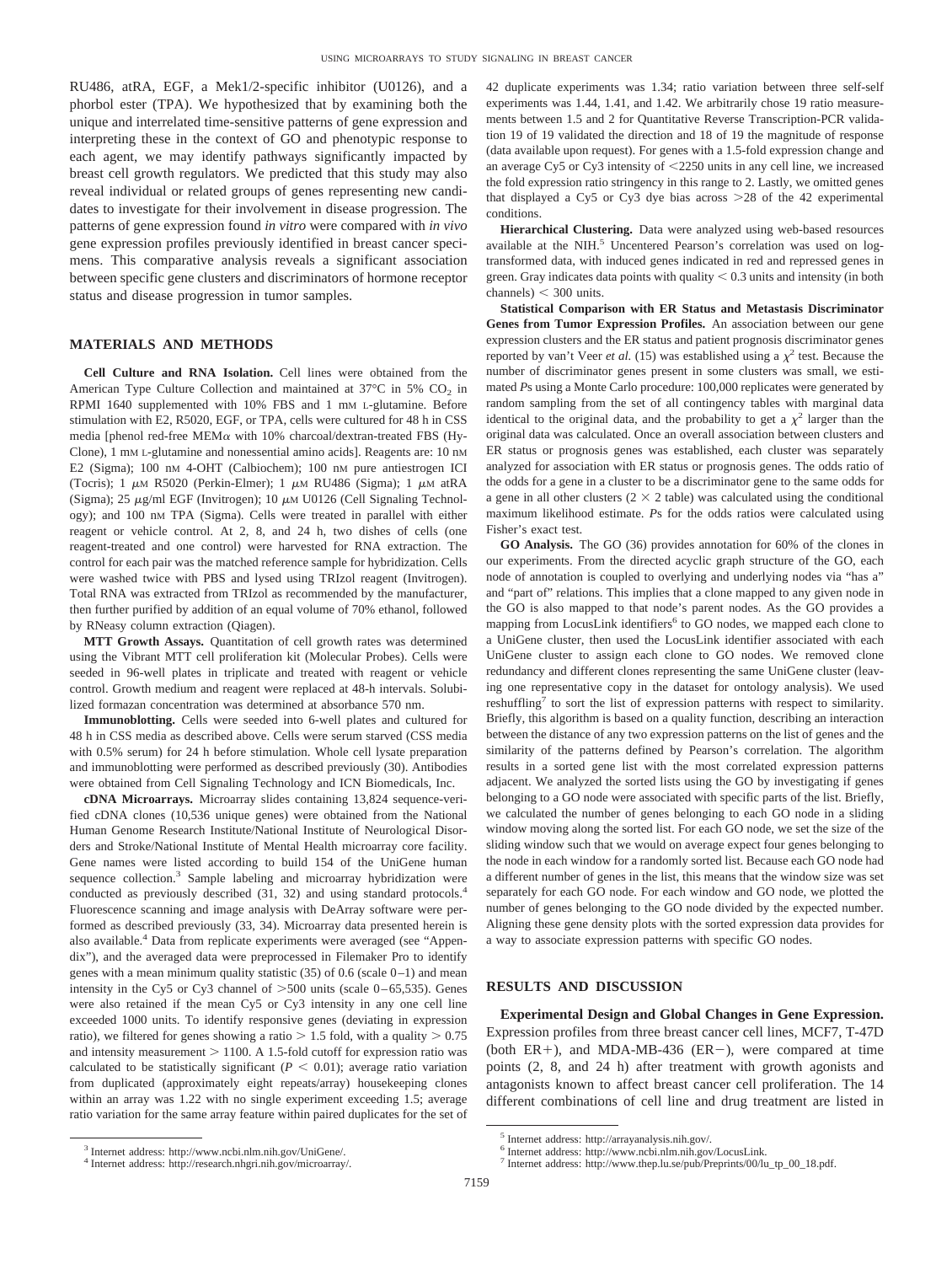Table 1 and were conducted in biological replicate. Cell line-specific variations in the proliferative response to each agent were measured to aid in subsequent biological interpretation of gene expression data (Fig. 1). The most potent growth inhibitor of MCF7 cells was ICI and atRA for T47D cells. Steroid hormones did not stimulate the growth of  $ER - MDA-MB-436$  cells as expected. Eighty-four hybridizations were performed on microarray slides containing 13,824 cDNAs. Duplicate experiments were averaged using a quality weighted algorithm (see "Appendix"), resulting in 42 data points for each gene. We stringently filtered our data for quality, then identified genes that responded  $>1.5$ -fold in 2 or more of the 42 conditions (see "Materials") and Methods"). A total of 1023 unique genes met these requirements. Numerical data for the 1023 responsive genes is provided in supplementary Table 1. Analysis of gene expression responsiveness across the entire dataset revealed a remarkable set of 47 genes that responded in six or more different cell line/treatment conditions (Fig. 2, *A* and *B*). A high proportion of these genes encode proteins known to be strongly associated with oncogenesis such as *MYC*, *ERBB2*, *CCND1*, *CD44*, and *ETS* family members. Five of these 47 genes are ESTs, which certainly warrant additional investigation. Global gene expression responses across this dataset are summarized in Fig. 2*C*. Every cell line/treatment resulted in both activation and repression of gene expression, with the number of responsive genes increasing with time, except for EGF and TPA treatments, which exhibited an early peak in responsiveness. The most dramatic response was in MCF7 cells treated with TPA, and the smallest response was to RU486 in MCF7 cells.

**Hierarchical Clustering of Hormonally Regulated Genes.** A total of 386 genes identified to be responsive in the 24 hormonerelated experiments (see "Materials and Methods") was grouped by hierarchical clustering (Fig. 3, see also supplementary Fig. 1). atRA was included in this clustering to facilitate comparison of expression signatures between the agents that act on nuclear receptors. Each agent caused discrete but interrelated patterns of gene expression, including both induction and repression. Overall, we observed a reciprocal pattern of gene regulation in MCF7 cells treated with E2 and antagonists ICI and 4-OHT. Many of the E2-induced genes (Fig. 3, *i* and *iii*) have previously been reported to be up-regulated by E2 (19–21, 23–25). The antiestrogen effects of ICI are more profound than that of 4-OHT, consistent with previous studies (37, 38). The pattern of progestin stimulation in the two hormone-responsive cell lines displayed significant differences, in particular, a large cluster of genes specifically up-regulated in T47D by R5020 (Fig. 3, *vii*). This is not unexpected given the large amount of progesterone receptor expressed in T47D. Additionally, these cells express a high level of  $ER-\beta$  compared with MCF7 (39), and given the slight estrogenic effect of R5020 observed at  $10^{-6}$  M (40), the T47D/R5020 expression profile may, in part, be mediated by estrogen receptors. The strong

Table 1 *Cell lines and drug treatments<sup>a</sup>*

|                   | Final            | Growth     | Cell lines       |          |                  |
|-------------------|------------------|------------|------------------|----------|------------------|
| Treatment         | concentration    | medium     | MCF7             | T47-D    | MDA-436          |
| E2                | $10 \text{ nm}$  | CSS        | $\boldsymbol{a}$ |          |                  |
| <b>ICI</b>        | $100 \text{ nm}$ | Complete   | $\boldsymbol{a}$ |          |                  |
| 4-OHT             | $100 \text{ nm}$ | Complete   | $\alpha$         |          |                  |
| R5020             | $1 \mu M$        | CSS        | $\boldsymbol{a}$ | $\alpha$ |                  |
| <b>RU486</b>      | $1 \mu M$        | Complete   | $\boldsymbol{a}$ | $\alpha$ |                  |
| at <sub>R</sub> A | $1 \mu M$        | Complete   | $\boldsymbol{a}$ |          |                  |
| <b>EGF</b>        | $25 \mu g/ml$    | <b>CSS</b> | $\boldsymbol{a}$ |          | $\boldsymbol{a}$ |
| U0126             | $10 \mu$ M       | Complete   | $\alpha$         |          | $\boldsymbol{a}$ |
| <b>TPA</b>        | $100 \text{ nm}$ | <b>CSS</b> | $\boldsymbol{a}$ |          | $\boldsymbol{a}$ |

*<sup>a</sup>* Represents a total of six microarray hybridizations conducted, two at each time point (2, 8, and 24 h).

CSS denotes media devoid of hormones and peptide growth factors (refer to "Materials and Methods").



Fig. 1. Variations in proliferative response to growth agonists and antagonists. Cell growth rates after drug treatment (MTT assay) were plotted relative to untreated (control) cells (percentage). In the *top three graphs*, cell lines were treated in media devoid of hormones and peptide growth factors (CSS), and *bottom panels* show cell growth rates in complete medium (RPMI). Only  $ER +$  cell lines responded to steroid agonists and antagonists as expected. *Error bars* indicate SE from assays conducted in triplicate.

T47D/R5020 response is consistent with the higher degree of responsiveness of T47D to RU486 compared with MCF7 (Fig. 2*C*). The expression profile of MCF7 treated with E2 or R5020 appeared remarkably similar, although the response to R5020 was less pronounced. This observation is consistent with previously reported evidence of a weak estrogenic effect of R5020 on MCF7 cells and the previously observed abrogation of progestin-induced growth of MCF7 in the presence of antiestrogens (40, 41). Retinoic acid treatment resulted in a distinct pattern of gene expression, although this contains striking overlaps with ICI treatment (Fig. 3, *ii* and *iv*), illustrating common features in the transcriptional effects of these negative growth regulators.

**Hierarchical Clustering of Genes Regulated in Kinase Signaling.** Hierarchical clustering of expression changes in MCF7 and MDA-MB-436 cells treated with EGF to activate signaling of the MAPK cascade, U0126, a specific inhibitor of Mek1/2 kinase in this cascade, and phorbol ester TPA, which activates PKC signaling, is shown in Fig. 4*A* (see supplementary Fig. 2). Similar to the hormone data, we observed genes regulated in a reciprocal fashion between EGF and U0126 treatment, indicating these genes are likely to be regulated after activation of Mek1/2 kinase and downstream effectors. The magnitude of the response of MCF7 to TPA treatment was large and more pronounced than that of MDA-MB-436. This may reflect the differences in phorbol ester sensitivity and PKC isoform expression/activation between  $ER +$  and  $ER -$  breast cancer cells (42–44). Many of the clusters in Fig. 4*A* indicate cell type-specific gene regulation (Fig. 4*A*, *i* and *ii*, responsive to EGF and TPA in MCF7, Fig. 4*A*, *iv* and *v*, responsive only in MDA-MB-436). We also observed a strong cluster of genes induced by TPA and EGF in both cell lines (Fig. 4*A*, *iii*). We observed a striking similarity in the pattern of gene expression with EGF and TPA in MCF7 (and similarly EGF and TPA in MDA-MB-436). As the pattern of EGF regulation is likely to denote a MAPK activation signature, the pattern similarity with TPA is consistent with reports describing PKC signaling to the MAPK axis (45, 46). Moreover, the profound induction of gene expression by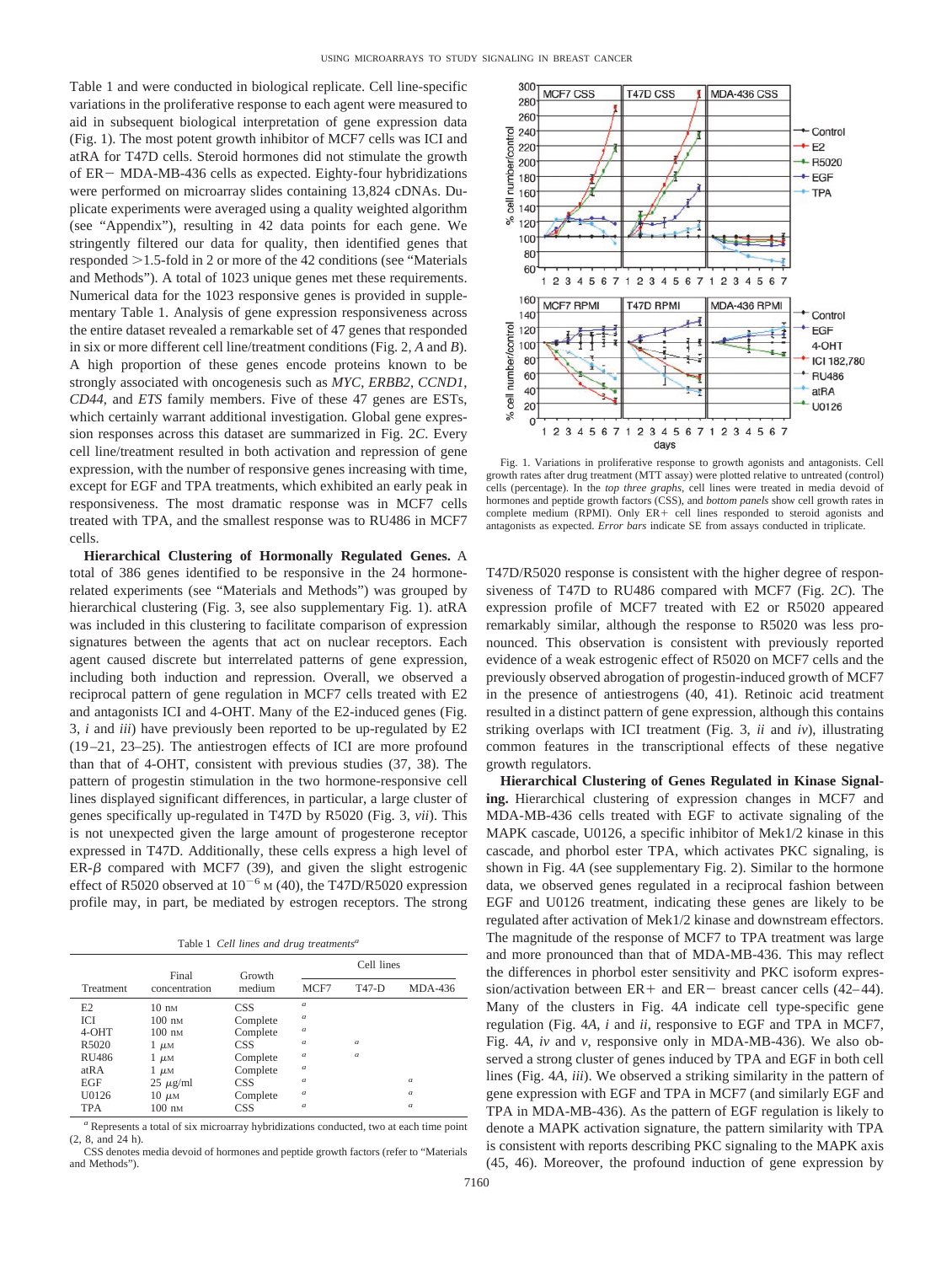

Fig. 2. Overview of responsive genes. *A*, distribution of genes identified to be responsive (see "Materials and Methods") in at least one time point in the panel of cell line/treatment conditions. Most genes responded in one to four conditions and a limited number responded in multiple conditions. *B*, forty-seven genes that responded in six or more different conditions in at least one time point are shown (response in zero, one, two, or three time points within a condition is indicated by increasing color brightness in the mosaic). Hierarchical clustering of this data were used to visualize the frequency of genes responsive across the 14 discrete conditions, as well as the shared and reciprocal patterns of response between conditions. For example, most genes induced by TPA are also induced by EGF. There are also strong reciprocal patterns of response between E2 and antiestrogen treatments. *C*, summary of the magnitude and direction of genes responsive in each of the 42 time points analyzed.

TPA in MCF7 suggested dramatically enhanced activation of MAPK by TPA. We examined activation of MAPK in MCF7 after EGF or TPA by immunoblotting (Fig. 4*B*). EGF-mediated MAPK activation peaked at 15 min without an increase in p44/42 MAPK protein, in agreement with previous data (47). TPA treatment of MCF7 cells resulted in prolonged phosphorylation of MAPK without a parallel increase in p44/42 MAPK protein level. A similar but delayed pattern of TPA-mediated MAPK phosphorylation was observed in MDA-

MB-436 cells. Data consistent with growth arrest of TPA-treated MCF7 cells were a 6-fold increase in  $p21^{\text{WAF1/CIP1}}$  expression by 2 h, a 4.5-fold decrease in ER expression by 24 h and significant changes in morphology (Fig. 4*C*). There are numerous studies discussing the role of MAPK overstimulation and PKC activation in breast cancer. The complex impact of growth factors on these signaling mechanisms (including phosphorylation of ER and associated coactivators, as well as the level of expression of ER itself; Refs. 28, 48, 49), highlights the interaction between these signaling mechanisms.

**Hierarchical Clustering Analysis across All Conditions Reveals a Complex Pattern of Response to Growth Regulators.** The power of gene clustering to define both distinct and overlapping patterns of gene expression associated with each drug is demonstrated when all experimental conditions are analyzed together (Fig. 5*A*, see supplementary Fig. 3). Immediately evident was a profound overlap in genes regulated by steroids and those regulated in the kinase signaling cascades. This is consistent with recent literature discussing the ability of E2 to stimulate cell growth via nonclassical and nonnuclear pathways, including direct interaction of membrane-associated ER and



Fig. 3. Hierarchical clustering of hormonally regulated genes. A total of 386 genes was identified to be responsive in at least 2 of the 24 hormone-related experiments. See supplementary Fig. 1 for gene list. For each cell line/drug treatment, expression profiles for the 2, 8, and 24 h time points are plotted from left to right in the mosaic. Clusters i and iii, steroid hormone-induced genes, ii and iv, retinoic acid-induced genes, the majority of which are also induced by ICI treatment. v contains many IFN-inducible genes, and vi is a tight cluster of histone family members. Cluster vii represents genes strongly induced by R5020 in T47D cells.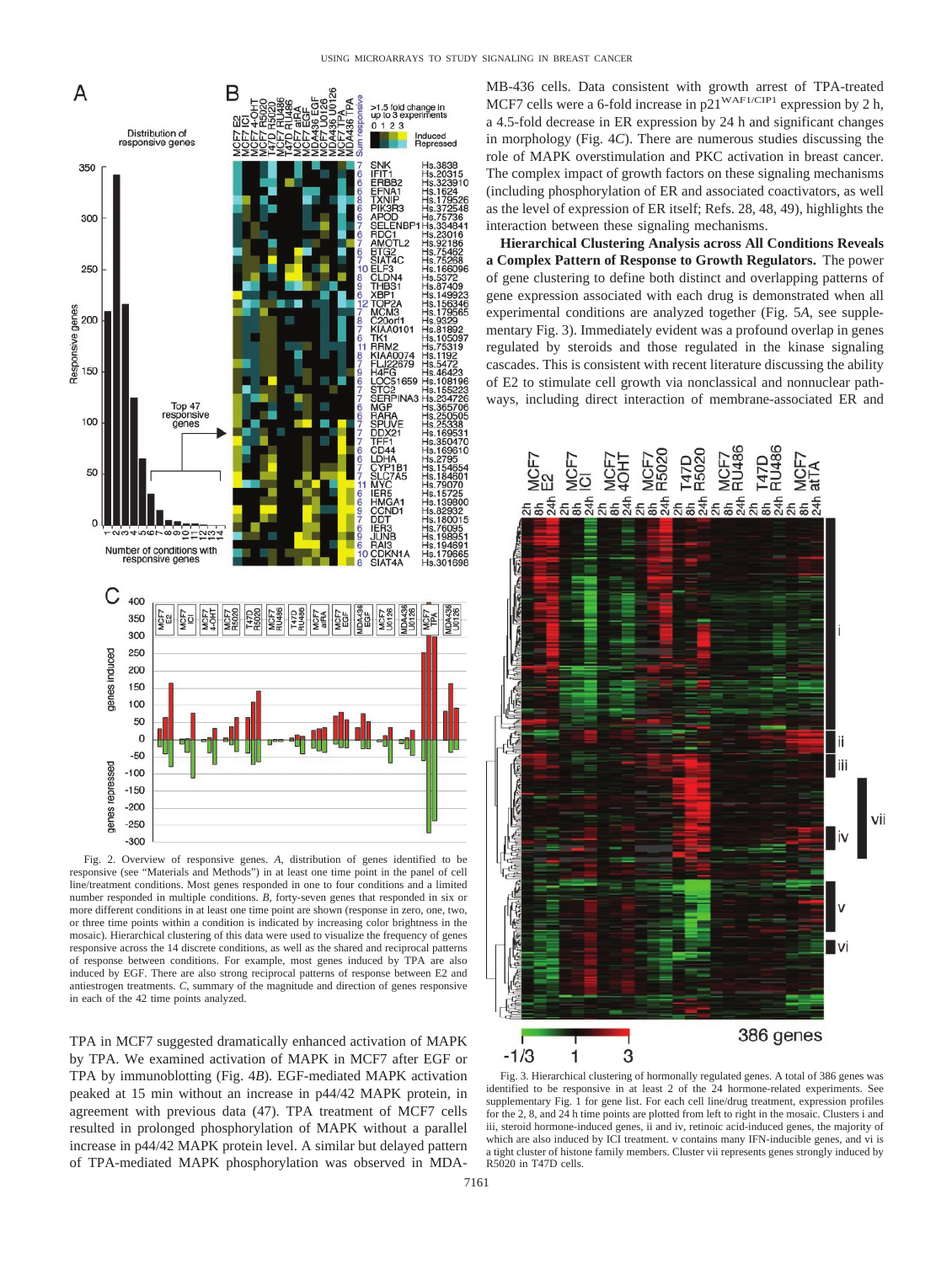

Fig. 4. Genes regulated in kinase signaling. *A*, hierarchical clustering dendrogram of 714 genes responsive in at least 2 of the 18 experimental conditions. See supplementary Fig. 2 for gene list. *B*, Western blot analysis of MAPK activation by EGF and TPA. Levels of phospho-p44/42 MAPK and p44/42 MAPK were measured in parallel from whole cell lysates. Where indicated,  $1 \mu M$  U0126 Mek1/2 inhibitor was added to cells 30 min before EGF or TPA treatment to block MAPK phosphorylation. *c*, morphology of MCF7 cells after 24 h EGF, TPA, or vehicle control treatment. TPA rapidly (even by 1 h, data not shown) induces a cytostatic morphology indicative of growth arrest, not seen with EGF-treated or control cells.

Src, E2 action via G protein-coupled receptors, ERBB2, as well as activation of adenylate-cyclase and protein kinase A/PKC (47, 50– 54). Fig. 5*A* shows a number of very distinct clusters. Cluster vi harbors genes strongly induced by E2 and strongly repressed by the antiestrogens and TPA. Sixty percent of the genes in this cluster are associated with mitosis, DNA synthesis, RNA processing, cell cycle regulation, including a number of known S-phase targets of phospho-RB, including *DHFR*, *TK1*, *CDC2*, and *CCNA*. Moreover, regulation of p21WAF1/CIP1 expression (E2 repressed and strongly TPA induced) is consistent with regulation of these genes. In dramatic contrast to Fig. 5*A* cluster vi are clusters ii and iii, which also contain genes highly induced by E2, but unlike cluster vi, these genes are induced by EGF and TPA and repressed by U0126 and thus represent an important set of genes involved in E2-mediated MAPK signaling, a pathway critical for cell migration and tumor progression. This separation of the bulk of E2-induced genes into distinct clusters illustrates the necessity of studying ER-mediated signaling in the context of other signaling pathways. A number of the cell type-specific clusters observed in Figs. 3 and 4*A* are maintained in Fig. 5*A*. For example, Fig. 5*A* cluster iv, a group of 23 genes induced by EGF and TPA only in MDA-436 cells, contains a striking number of biologically related genes, including four modulators of tumor growth factor  $\beta$  member signaling (*FST*, *CKTSF1B1*, *SMURF2*, and *TSC22*) and five immune, stress, and inflammatory response genes (*CSF3*, *IL1B*, *IL6*, *CCL3*, and *CXCL1*).

**Correlation of ER Status and Metastatic Disease Discriminator Genes from Tumor Expression Profiles with Growth Factor-Regulated Genes.** Because of the important clinical implications of ER status in breast cancer, we interrogated our clustered genes in Fig. 5*A* for possible correlations with breast tumor gene expression signatures that discriminate  $ER + from ER -$  tumors and separately for genes associated with metastatic disease. We used the recent data of van't Veer *et al.* (15) because the large number of genes included on their microarrays was likely to provide a good overlap with our gene set. First, of their 2460 ER status discriminator genes, we associated 1720 to a UniGene cluster (build 154), and 1365 of these were present on our arrays. Comparing these 1365 genes to the 1023 responsive genes included in Fig. 5*A*, we found 158 clones in common (54 were more highly expressed in ER + tumors (ER + discriminators) and 104 in  $ER$  – tumors ( $ER$  – discriminators), according to van't Veer *et al.* (15). This suggests that the majority of tumor ER status genes are not associated with the regulatory events observed in this *in vitro* study. We mapped the positions of the 158 discriminators with respect to the 44 clusters in Fig. 5*A* (determined from the hierarchical gene tree, refer to supplementary Fig. 3) and, established using a  $\chi^2$  test (see "Materials and Methods"), that these ER discriminators are not randomly distributed among the clusters (for ER+ discriminators,  $P \le 0.0003$ , and for ER discriminators,  $P \le 0.0001$ ; see supplementary Fig. 3 for gene comparison). Odds ratios calculated for each of the 44 clusters indicated that four clusters, iv–vii had statistically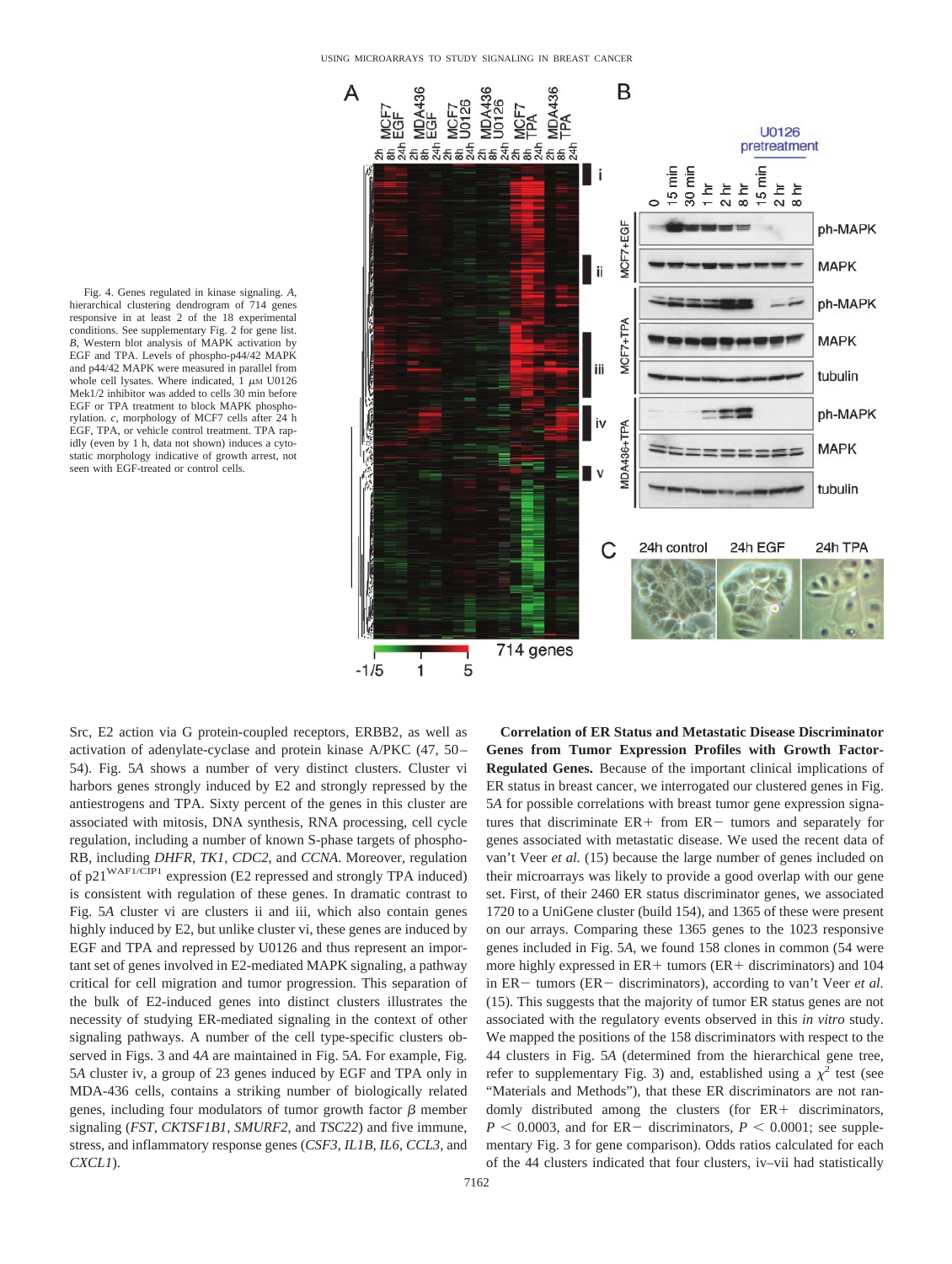

Fig. 5. Hierarchical clustering across all conditions and comparison of expression clusters with ER status or disease outcome discriminator genes from tumor expression profiles. *A*, hierarchical clustering dendrogram of 1023 genes identified to be responsive in at least 2 of the 42 experiments. See supplementary Fig. 3 for gene list. Clusters i–viii are discussed in the text. *B*, the four plots aid in visualizing the average expression values (log transformed) within clusters iv–vii for all 42 experiments. *Error bars* are  $2\sigma/\sqrt{n}$  (95%) confidence interval). *c*, a significant association between the 1023 responsive genes shown in *a* and two sets of genes reported by van't Veer *et al.* (15) as discriminatory for either tumor ER-status or for patient prognosis was established. Clusters iv–vii showed statistically higher numbers of discriminator genes than expected ( $P < 0.01$ ). NS, not statistically significant. For comparative lists of genes in these clusters, refer to supplementary Fig. 3.

more ER discriminator genes than expected by random chance  $(P < 0.01)$ , as summarized in Fig. 5*C*. The average log expression ratios in each experiment for clusters iv–vii are shown in Fig. 5*B*. Fig. 5*A*, *ii*, showed a weaker correlation ( $P = 0.015$ ) with ER - status genes. The highest correlation for this comparison was observed for Fig. 5A, cluster vi ( $P = 9.0 \times 10^{-8}$ ), which contains many steroid hormone-induced genes, and is the proliferation cluster discussed in the previous section. Remarkably, 30% of the genes in this cluster are ER discriminators, and all 26 of these genes are  $ER -$  discriminators. This dramatic correlation may, in part, reflect the higher flow cytometric S-phase fraction observed in  $ER$  breast tumors (55), and the high proportion of S phase, mitosis, and cell cycle-related genes in this cluster. Conversely to cluster Fig. 5*A*, vi, the estrogen-induced genes in cluster v contain four ER+ status genes, *ASAHI*, *NRIP1*, *MYB*, and *XBP1*, a larger number than expected by chance  $(P = 4.7 \times 10^{-3})$ . This cluster interestingly lacks T47D progestininduced genes and lacks genes down-regulated by TPA (compare Fig. 5*B* clusters v and vi). Importantly, Fig. 5*A*, cluster iii, the second large cluster of strongly E2-induced genes, does not correlate at all with ER discriminator genes. Lastly, Fig. 5*A*, cluster iv showed a significant correlation  $(P = 0.0012)$  with genes discriminatory for the more aggressive  $ER$  tumor type. Remarkably, of the eight ER discriminators in this cluster (*CCL3*, *CXCL1*, *IL1B*, *IL6*, *CALB2*, *CTSL*, *ALDH1A3*, and *VIM*), four are known to be involved in acute inflammatory processes (chemokines *CCL3* and *CXCL1* and interleukins *IL1B* and *IL6*). *VIM* has previously been reported as a predictor of more aggressive/invasive breast cell behavior (56).

Similar to the comparison with the ER discriminators, we conducted a comparison of our 1023 drug-responsive genes with the 231 genes identified by van't Veer *et al.* (15) as significantly associated with disease outcome. One-hundred fifty-two of the 231 genes were present on our arrays (107 with higher expression in metastatic tumors

and 45 in nonmetastatic tumors). Forty-one of these 152 discriminators were present in our set of 1023 drug-responsive genes (see supplementary Fig. 3 for gene comparison). Using the  $\chi^2$  test, we established that these genes were not randomly distributed among our clusters (metastatic,  $P \le 0.0005$ ; nonmetastatic,  $P \le 0.05$ ). Remarkably, 19 of these 41 prognosis predictors are present in cluster vi, and all 19 were metastatic indicators [having higher expression in poor prognosis samples as compared with good prognosis samples  $(P = 1.5 \times 10^{-13}$ ; Ref. 15)]. This is consistent with the known importance of S-phase fraction in determining patient prognosis (57). Of the 89 genes in Fig. 5 cluster vi, 37 are either  $ER -$  discriminators or indicators of poor prognosis (eight genes are discriminatory for both), which is consistent with the proliferation signature defining this cluster.

**GO Mapping of Expression Profiles Identifies Functional Responses to Drug Treatments.** Mapping of genes to GO nodes is a powerful functional genomics tool suited to the analysis of microarray data because one can discover whether related groups of genes from expression clustering share significant functional annotation in the GO database. Our data were analyzed with respect to the ontology provided by the GO Consortium (36). We have developed a novel method to identify the most significant GO nodes associated with gene expression patterns in individual or combinations of drug treatment profiles. This method involves first re-sorting gene expression profiles of interest using a reshuffling algorithm (see "Materials and Methods"), which reorders expression patterns such that the most correlated patterns become adjacent. This method is especially suited to extract the structure of smoothly varying data patterns typical of time course analyses. As a result, we observe a time course-like dimensionality along the reordered genes that cannot easily be achieved using most existing clustering methods. GO terms harboring dense numbers of genes with shared annotations are then identified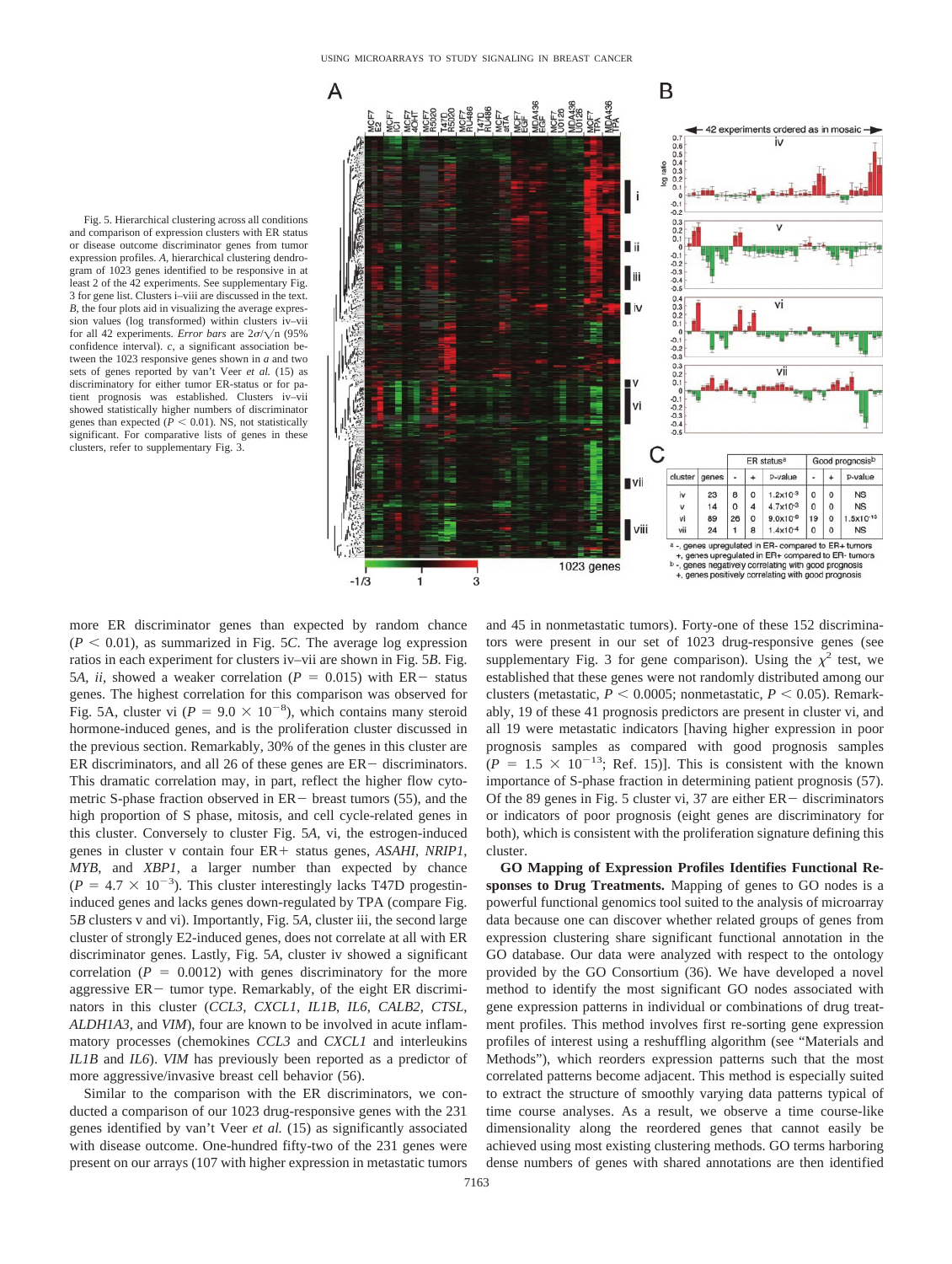

Fig. 6. GO mapping of expression profile data. E2 and E2 antagonist expression data were filtered for minimum quality requirements and reshuffled as described in the "Materials and Methods." The result is shown in the *top red/green plot*, with experimental conditions ordered vertically and reshuffled genes shown horizontally. The 4310 genes included in the reshuffling were mapped to the GO database (see "Materials and Methods"), and nodes containing dense numbers of genes were individually examined and plotted if they showed visual correlation with the strongest peaks in the reshuffling plot. *B*, EGF compared with E2 data (4825 genes) were reshuffled relative to each other, and gene density plots were generated as in *A*. For complete lists of genes under each GO peak, refer to supplementary Table 1.

and positionally plotted relative to the peaks in gene expression changes in the reshuffling plot (see "Materials and Methods"). We present two examples using this method: first, comparing E2 and E2 antagonist data (Fig. 6*A*); and second, MCF7/E2 with MCF7/EGF data (Fig. 6*B*). Fig. 6*A* shows genes regulated by E2 and antiestrogens in MCF7. Using reshuffling and GO analysis, we identified distinct biological responses in this data, including a strong signal related to regulation of DNA and RNA metabolism and cell cycle genes, as well as cell motility and adhesion genes. Similarly, in Fig. 6*B*, comparison of the GO peaks characterizing the MCF7 E2 and EGF responses reveals differences between these two mitogens. For example, both ligands lead to striking GO signals for receptor signaling and for adhesion-related genes, but these genes were regulated in opposite directions by these two treatments. These examples demonstrate the power of the controlled vocabulary of the GO database to facilitate automated extraction of potentially useful biological information from expression data. These results can then be used to generate hypotheses to guide additional mechanistic studies of the distinct and overlapping pathways associated with various drug treatments.

In conclusion, this study provides a detailed analysis of genes that are induced or repressed by regulators of breast cancer cell growth in three breast cancer cell lines. By developing a database of gene regulation across a broad set of conditions, we identified a complex pattern of cell type and drug-specific responses in this dataset. Most strikingly, we report large regions of overlap in the pattern of genes regulated by steroid hormones, EGF, and TPA. The separation of E2-inducible genes into two or three groups, either positively or negatively regulated by TPA particularly illustrates the power of this approach. Although the interrelationships of these important signaling pathways have been discussed in recent literature, our data provides a novel overview of the relationship between the genes regulated by these signaling networks. This data also highlights inherent pharmacological differences and the overall impact at the gene expression level of clinically relevant agents. The observation of functionally related groups of genes in our expression clusters and GO analysis allows the identification of distinct biological pathways regulated by the agents used and provides the basis for future mechanistic studies. By comparing our *in vitro* gene expression data with data from tumor specimens (15), we observed that the majority of genes regulated in cell culture do not predict ER status in tumors. We conclude that these genes more likely reflect differences in the underlying histogenesis and mechanisms of disease progression in  $ER +$  and  $ER -$  tumors rather than the impact of hormone signaling. Interestingly, we found that a larger proportion (41 of 152) of the prognosis indicators described by van't Veer *et al.* (15) are responsive to drug treatment in our dataset. We have established a connection between several gene clusters regulated in cell culture and genes that discriminate ER status and disease outcome in clinical specimens. These observations provide an opportunity to investigate these clusters for common mechanisms, which may be responsible for their coregulation in tumors.

Our data provides a number of additional opportunities for future studies. Many of the regulated genes, including some very responsive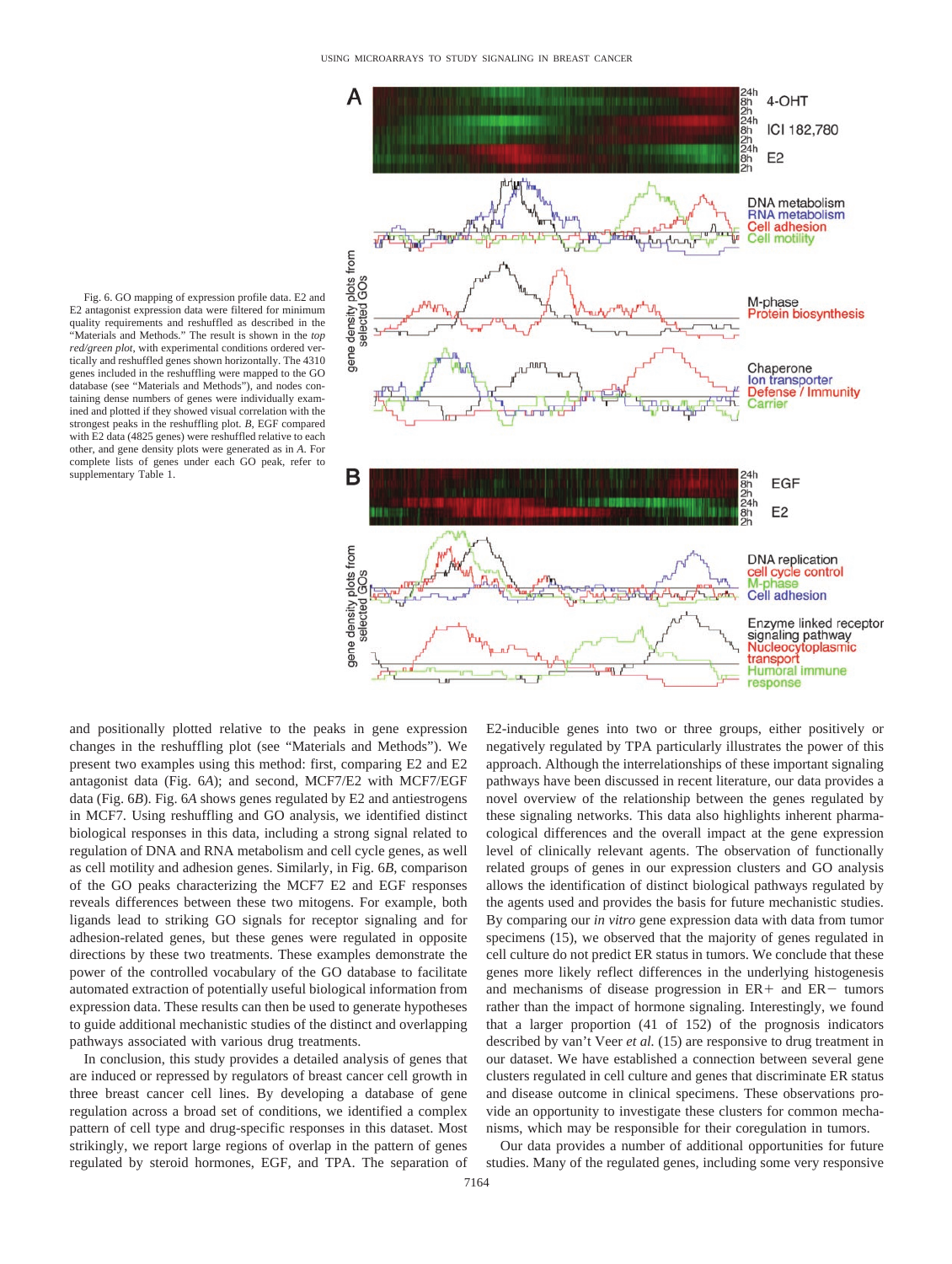genes (Fig. 2*B*), are ESTs. Investigation of these genes is likely to identify biochemical pathways relevant to the growth and differentiation of breast cancer cells. GO mapping has identified regulation in a number of functional categories, including cell adhesion and transport molecules, which have not been previously recognized as candidate targets of signal transduction pathways in breast cancer. It will be of considerable interest to examine the group of regulated genes we have identified for the presence of regulatory elements, which may account for their behavior. Finally, it will be possible to extend the comparison of our data with other clinical subsets such as hormone refractory ER+ tumors.

### **ACKNOWLEDGMENTS**

We thank Dr. Abdel Elkahloun for production of cDNA microarray slides and Dr. Seungchan Kim for assistance with graphical output. We also thank Dr. David Azorsa and Dr. Ashani Weeraratna for help with Western blot analyses, Thomas Breslin for help regarding the GO, and Dr. Michael Bittner for his expertise and guidance in all aspects of this study.

#### **APPENDIX**

**Cross-Array Normalization and Ratio Averaging.** For a set of replicated experiments where RNA from the same test sample was replicated and hybridized, with the same reference RNA, to multiple arrays, we prefer to average expression ratios to reduce the noise level, as well as maintaining the characteristics of independence when compared with the other samples. Notice that the array-array variation may come from multiple sources such as printbatch variation and hybridization noises; we design the averaging process in two steps: cross-array normalization and weighted ratio averaging.

**Cross-Array Normalization.** Cross-array normalization is based on the fact that reference channel and test sample channel from replicated array are from the same RNA source, respectively. Therefore, beside the requirement that two channels within each array shall be correlated (which is the theoretical base of normalization relative to the reference channel for all experiments), we additionally constrain that for any two replicate experiments, the intensities of test sample channels, as well as intensities from reference channels, shall be correlated, with some level of interarray noises. Assume there are *n* replicated arrays for one test RNA, and let  $r_{i,n}$  and  $g_{i,n}$  denote the logarithm-transformed intensities from *i*th gene of test sample and reference sample in *n*th replication, respectively. When  $r_{i,n}$  and  $g_i$  are correlated to some extent, the parameters  $(a_n)$ and  $b_n$ ) in the following regression are meaningful.

$$
g_{i,n} = a_n r_{i,n} + b_n \tag{1}
$$

In standard normalization procedure, we would like to find a set of normalization parameters (conversion parameters),  $\{\alpha_n, \beta_n\}$  and

$$
\begin{cases}\n r_{i,n} \leftarrow \alpha_{1,n} r_{i,n} + \beta_{1,n} \\
\text{for all genes } i, \\
g_{i,n} \leftarrow \alpha_{2,n} g_{i,n} + \beta_{2,n}\n\end{cases}
$$
\n(2)

such that  $a_n$  will be 1 (or  $log a_n = 0$ ) and  $b_n$  will be 0. In cross-array normalization, we extend Eqs. 1 and 2 as follows:

$$
y_{i,m,n} = a_{m,n} x_{i,m,n} + b_{m,n}
$$
 (3a)

where

$$
x_{i,m,n} = \begin{cases} \alpha_{1,m} r_{i,m} + \beta_{1,m} & \text{if } m \le n \\ \alpha_{2,m} g_{i,m} + \beta_{2,m} & \text{if } m > n \end{cases}
$$
  
and 
$$
y_{i,m,n} = \begin{cases} \alpha_{1,n} r_{i,n} + \beta_{1,n} & \text{if } m \le n \\ \alpha_{2,m} g_{i,n} + \beta_{2,n} & \text{if } m \ge n \end{cases}
$$
 (3b)

Clearly from Eq. 3b, the multiple normalization procedures were carried out between same channel across arrays, except for the case when  $m = n$ , in which regression will be performed between two channels within the same array. The cross-array normalization is achieved by minimizing,

$$
\min_{\text{for all } \{\alpha, \beta\}} \left\{ \sum_{m=1}^{N} \sum_{n=1}^{N} w_{m,n} |\text{log } \alpha_{m,n}| + \sum_{m=1}^{N} \sum_{n=1}^{N} \dot{v}_{m,n} |b_{m,n}| \right\} \tag{4}
$$

where  $w_{m,n}$  and  $v_{m,n}$  are the weight for each corresponding regression parameter. In our cross-array normalization, we let  $w_{m,n} = v_{m,n} = 2$  if  $m = n$ , otherwise  $w_{m,n} = v_{m,n} = 1$ . By using this weighting scheme, we enforce that the standard normalization to be more accurate (gene expression levels from each channel are correlated along 45 line) before cross-array normalization.

**Weighted Ratio Averaging.** After cross-array normalization in which ratios from all genes are corrected according to the normalization parameters given in Eq. 2, the weighted average expression ratio for *i*th gene,  $t_i$ , and its corresponding quality measure  $q_i$ , are

$$
t_{i} = \begin{cases} \sum_{i=1}^{N} t_{i,m} w_{i,m} / \sum_{i=1}^{N} w_{i,m}, & \text{if } \sum_{i=1}^{N} w_{i,m} \neq 0 \\ \frac{1}{N} \sum_{i=1}^{N} t_{i,m}, & \text{otherwise} \end{cases}
$$
(5a)

$$
q_i = \sum_{i=1}^{N} q_{i,m}^2 v_{i,m} / \sum_{i=1}^{N} v_{i,m}
$$
 (5b)

where  $t_{i,m}$  is the logarithm-transformed expression ratio of *i*th gene in *m*th replication. *wi,m* is the weight of *i*th gene in *m*th replication, which is determined as follows:

$$
w_{i,m} = q_{i,m}^2 \cdot \left[ (r_{i,m} + g_{i,m})/2 \right] \tag{6a}
$$

$$
v_{i,m} = \left[ (r_{i,m} + g_{i,m})/2 \right] \tag{9}
$$

where  $q_{i,m}$  is the measurement quality of *i*th gene in *m*th replication, and  $(r_{i,m} + g_{i,m})/2$  is the average intensity of *i*th gene in *m*th replication. Eq. 6a is chosen because we need to weigh less for lower quality genes, and we need to put more weight for ratios with higher intensities. If all weights are zeroes, Eq. 5a reduces down to a simple average without any weights. The same procedure can be applied to intensities instead of ratio.

#### **REFERENCES**

- 1. Salh, B., Marotta, A., Matthewson, C., Ahluwalia, M., Flint, J., Owen, D., and Pelech, S. Investigation of the Mek-MAP kinase-Rsk pathway in human breast cancer. Anticancer Res, *19:* 731–740, 1999.
- 2. Mueller, H., Flury, N., Eppenberger-Castori, S., Kueng, W., David, F., and Eppenberger, U. Potential prognostic value of mitogen-activated protein kinase activity for disease-free survival of primary breast cancer patients. Int. J. Cancer, *89:* 384–388, 2000.
- 3. Darbon, J. M., Valette, A., and Bayard, F. Phorbol esters inhibit the proliferation of MCF-7 cells. Possible implication of protein kinase C. Biochem. Pharmacol., *35:* 2683–2686, 1986.
- 4. de Vente, J. E., Kukoly, C. A., Bryant, W. O., Posekany, K. J., Chen, J., Fletcher, D. J., Parker, P. J., Pettit, G. J., Lozano, G., Cook, P. P., *et al*. Phorbol esters induce death in MCF-7 breast cancer cells with altered expression of protein kinase C isoforms. Role for p53-independent induction of gadd-45 in initiating death. J. Clin. Investig., *96:* 1874–1886, 1995.
- 5. Lee, C. S., Koga, M., and Sutherland, R. L. Modulation of estrogen receptor and epidermal growth factor receptor mRNAs by phorbol ester in MCF 7 breast cancer cells. Biochem. Biophys. Res. Commun., *162:* 415–421, 1989.
- 6. Saceda, M., Knabbe, C., Dickson, R. B., Lippman, M. E., Bronzert, D., Lindsey, R. K., Gottardis, M. M., and Martin, M. B. Post-transcriptional destabilization of estrogen receptor mRNA in MCF-7 cells by 12-*O*-tetradecanoylphorbol-13-acetate. J. Biol. Chem., *266:* 17809–17814, 1991.
- 7. Tzukerman, M., Zhang, X. K., and Pfahl, M. Inhibition of estrogen receptor activity by the tumor promoter 12-*O*- tetradeconylphorbol-13-acetate: a molecular analysis. Mol. Endocrinol., *5:* 1983–1992, 1991.
- 8. Gudas, L. J. Retinoids, retinoid-responsive genes, cell differentiation, and cancer. Cell Growth Differ., *3:* 655–662, 1992.
- 9. Hong, W. K., and Sporn, M. B. Recent advances in chemoprevention of cancer. Science (Wash. DC), *278:* 1073–1077, 1997.
- 10. Budd, G. T., Adamson, P. C., Gupta, M., Homayoun, P., Sandstrom, S. K., Murphy, R. F., McLain, D., Tuason, L., Peereboom, D., Bukowski, R. M., and Ganapathi, R. Phase I/II trial of all-*trans*-retinoic acid and tamoxifen in patients with advanced breast cancer. Clin Cancer Res., *4:* 635–642, 1998.
- 11. Perou, C. M., Jeffrey, S. S., van de Rijn, M., Rees, C. A., Eisen, M. B., Ross, D. T., Pergamenschikov, A., Williams, C. F., Zhu, S. X., Lee, J. C., Lashkari, D., Shalon, D., Brown, P. O., and Botstein, D. Distinctive gene expression patterns in human mammary epithelial cells and breast cancers. Proc. Natl. Acad. Sci. USA, *96:* 9212–9217, 1999.